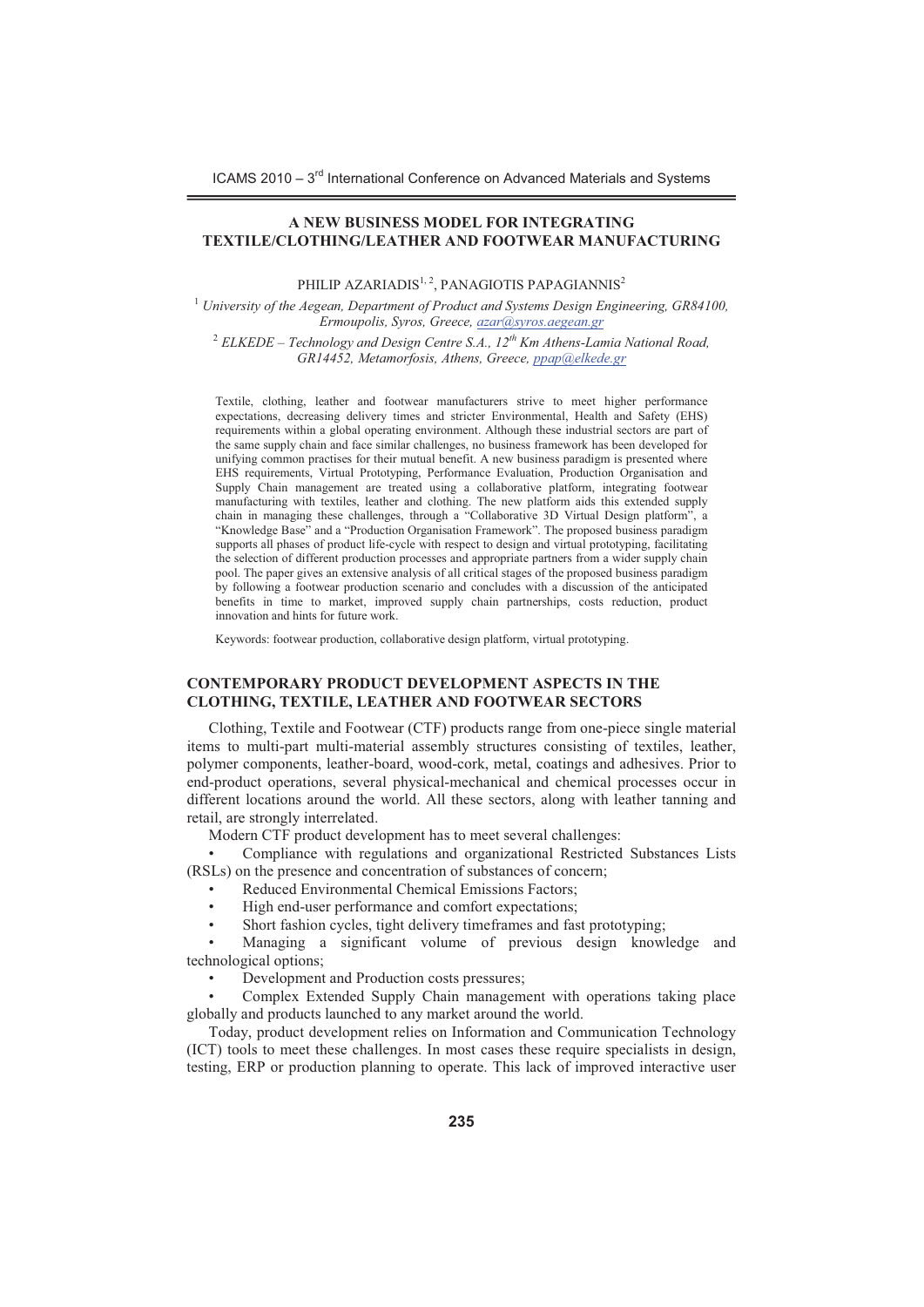ICAMS 2010 – 3<sup>rd</sup> International Conference on Advanced Materials and Systems

interfaces does not facilitate adoption of the technology by the non-specialists. Inter and intra-organisational communication is further hindered due to interoperability issues. International standardized formats like IGES or STEP or collaborative platforms for CAD/CAM (Li, W.D., 2005) are poorly adopted by existing systems hindering data exchanging. On the other hand, the most successful business communication approach, based on XML technology, is that developed by the combined MODA-ML/SHOENET/E-BIZ TCF European project (Censoni et al., 2002; MODA-ML).

Modern CAD/CAM/CAE/PDM systems for solid items possess realistic dynamic real time simulation and visualization capabilities. This is not the case for goods that consist of non-solid materials such as clothing and footwear, due to modelling limitations. In clothing, simulation depends on mechanical properties data of non-stable non-solid fabrics and the anatomy of the wearer. Most specialized small and mid-sized firms involved in developing specialized CAD/CAM solutions can demonstrate significant progress, including the development of virtual mannequins. Footwear simulation is different because although a non-solid, it is a stable structure. The System Shoe (SYS) Add-On for the engineering CAD system SolidWorks® may open the possibility to use this popular system in the footwear industry (Garfani M., 2008) but has not become commercially available yet. In Virtual Reality, a field where clothing design has to demonstrate significant progress, the footwear industry has to show the VRShoe and MagicMirror modules (Vigano G., 2004). Most systems are constrained within local LANs or between companies operating the same proprietary software.

Concerning the management of Environmental-Health-Safety (EHS) aspects, besides the lack of ICT aids, a major drawback is the lack of a holistic and global approach to identifying relevant restrictions and limits, and managing these from early design stages. Existing legislation, brand specific RSLs and schemes such as Oekotex (for textiles, clothing), ConsumerSure (for leather) and Ecomark (CTF goods) are product and material oriented. Few approaches to process analysis with regard to substances of concern exist, a typical example being Bluesign®. A holistic approach for both material-product and process aspects has not been developed yet. What is also not existent is a global tool, to provide decision making features that cover combined requirements at any market in the world at any development and production stage.

Product developers address Performance/Comfort prediction at an early stage. In textiles there has been considerable research and several classic mathematical models, non-deterministic models, neural networks and other techniques have been developed and documented. For 3D products multivariate analysis and Finite Element Analysis have also been applied. The apparel and textile industries have made steps towards supporting product design from the engineering point of view (Wang and Yuen, 2005; Choi and Ko, 2005). Mao et al. (2008) presented a CAD based system allowing thermal functional design on a virtual human body. Although, the footwear sector still lags behind the developments in the textile and clothing sectors, a shift towards more end user oriented engineering is observed (Boer et. al. 2004) and new concepts for customizing footwear are developed (Leng and Du, 2006; Luximon et al., 2003). In clothing, with improved and refined models and algorithms, simulation and animation are realistic and fast and mechanical properties of virtual prototypes can be assessed (Breen et al., 1994; Eberhardt et al., 1996; Baraff and WitKin, 1998; Choi and Ko, 2002; Cordier et al., 2003; Fontana et al., 2005). With respect to "Shoe Virtual Engineering and Performance Evaluation" a system has been developed by Azariadis et al. (2007, 2010) that supports important comfort functionalities. However, this novel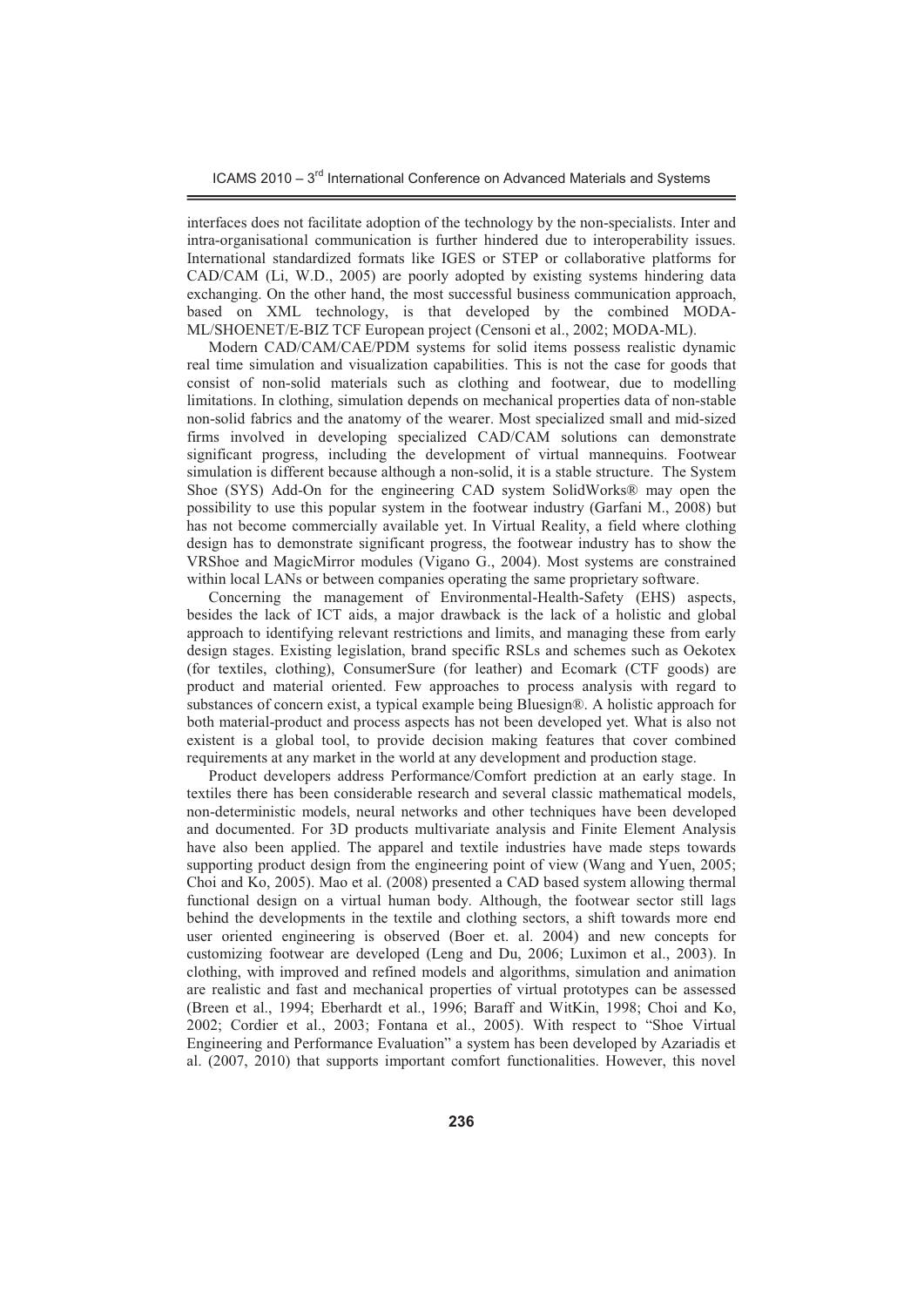system is still not integrated with external material databases sharing, under this way, material data and properties with TC industry.

The existence and access to materials databases is important. Within different design solutions for clothing, some limited datasets exist but it was only during the Leapfrog project, for textile based apparel, when extensive libraries were developed and became available to product developers (LEAPFROG). Another important aspect is access to knowledge related to process path options and historic information for different product concepts. This has been addressed through the Extended Smart Garment Organisation module of the Leapfrog project for clothing (LEAPFROG) and through the Standard Extensible Shoes Factory Data Model of the DOROTHY project on footwear multi-site multi-nation production systems (Pedrazzoli P., 2009). DOROTHY also addresses the issue of capture, retrieval and reuse of product data.

Having an understanding of these issues and the challenges for product development teams in the Clothing, Textiles, Leather, Footwear and their extended Supply Chain sectors, this paper presents a new business framework based on ICT technologies that facilitates product development integration within these sectors.

### **THE PROPOSED BUSINESS FRAMEWORK**

Most footwear manufacturers follow a traditional product development approach:

- Review of design and market demand information. Basic design concepts, shaped by customers providing specifications and design parameters, are created;

- Performance aspects of the end product are defined either in very detailed form (specifications) or in broad terms (often attribute based);

- EHS requirements related to the end product for the market and user group concerned are identified;

- Potential candidate materials are considered and then those are identified that will actually be used in the development process. Sufficient data on EHS and performance/comfort related properties of these materials is obtained;

-Sample quantities are obtained for production and, possibly, testing purposes

- The processes to make the product are established and the production of the prototypes is organized;

-Prototypes are produced for several different product options;

-These are subjected to testing, field trials and the results evaluated;

- Further evaluation of supply terms, costing and pricing for each prototype takes place, involving the extended supply chain;

- The optimum prototype(s) in terms of legal, technical, supply chain and financial considerations are selected and submitted to the customer for approval;

- Based on the results of evaluation at each stage and through communication within the extended supply chain, the design, materials and processes may be changed;

-The final step is production of the new product.

The proposed concept is a Business Process Re-engineering approach using ICT enablers facilitating exploitation of Knowledge and Virtual Prototyping. By overcoming some of the constraints of ICT tools, in particular, interoperability, ease of use and visualization-simulation issues, the above-mentioned framework could evolve as follows:

- Basic design concepts are created. ICT allows for quick exchange of enquiries, quotes, graphical and non-graphical information between interested parties;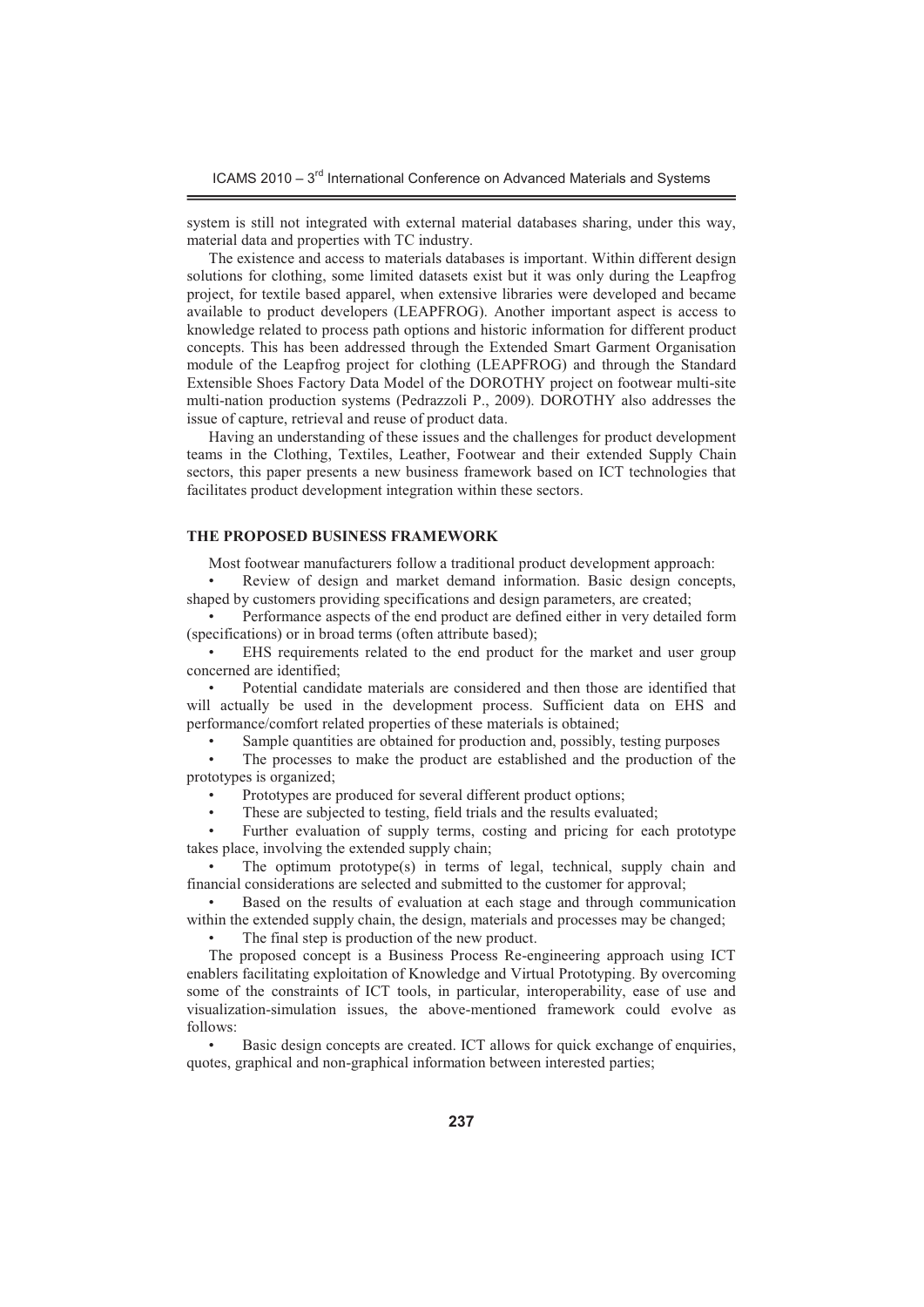- Performance aspects of the end product are defined and captured, in either detailed or attribute form, using online tools;

- EHS requirements related to the end product for the market and user group concerned are identified very quickly from databases;

- Potential candidate materials are searched on Materials Libraries or the possibility to have custom made materials supplied is investigated on-line. Decision making tools indicate candidate materials that meet Performance and EHS requirements, thus eliminating testing;

- Virtual Prototypes are created from different combinations of selected candidate materials. These are visualized-simulated and their Performance/Comfort properties calculated quickly through complex mathematical tools running under a simple Graphical User Interface. Only the optimum virtual prototypes are selected. The number of physical prototypes that need to be produced is reduced dramatically;

-Material requests for prototype production can be made on-line;

- The processes and production organization aspects to make the product are established;

- Only a few prototypes are produced and subjected to limited testing, field trials and evaluation, as well as demonstration to customers;

- Information regarding supply terms and cost can be exchanged very quickly and accurately online;

-On approval from the customer, production may commence.

Taking all the above into account, a new framework is proposed in this paper, which is developed under the ENVIRO-TEX-DESIGN project, and consists of all those supports needed to make a real business case feasible and in particular:

1. A "Collaborative 3D Virtual Design Platform" providing users with information and tools as well as an integration framework for the whole platform. It is based on:

- An easy to use collaborative 3D work environment enabling real time interaction between partners. It aims at capturing emergent customer demand in terms of style, comfort as well as health and safety;

-Dynamic real time simulation/visualisation and virtual prototyping capabilities, thus enabling quick decisions on product options. The entire Graphical User Interface (GUI) is web-based limiting the need for purchasing proprietary software by an end user;

-Web-Services enabling a 24H access all over the world.

2. A new knowledge environment based on datasets and on the customer demand/specifications, which interacts with 2D and 3D CAD systems and it is linked to the collaborative platform. Four of these data sets are used on two major components available on the collaborative platform:

-The EHS Decision Making Toolbox that includes:

- EHS requirements defined through customer-producer dialogue, the purpose/usage and geographical market of the product;

- EHS constraints provided by the local/regional regulations. It is the first tool with a global approach to managing EHS aspects for multiple markets;

- A substance and an environmental impact data set linked to both material and process data. This is the first tool integrating product and process EHS management;

- EHS recommendations at design stage along with a 3D visualisation of chemical and toxicological distribution. This is a unique feature not developed before.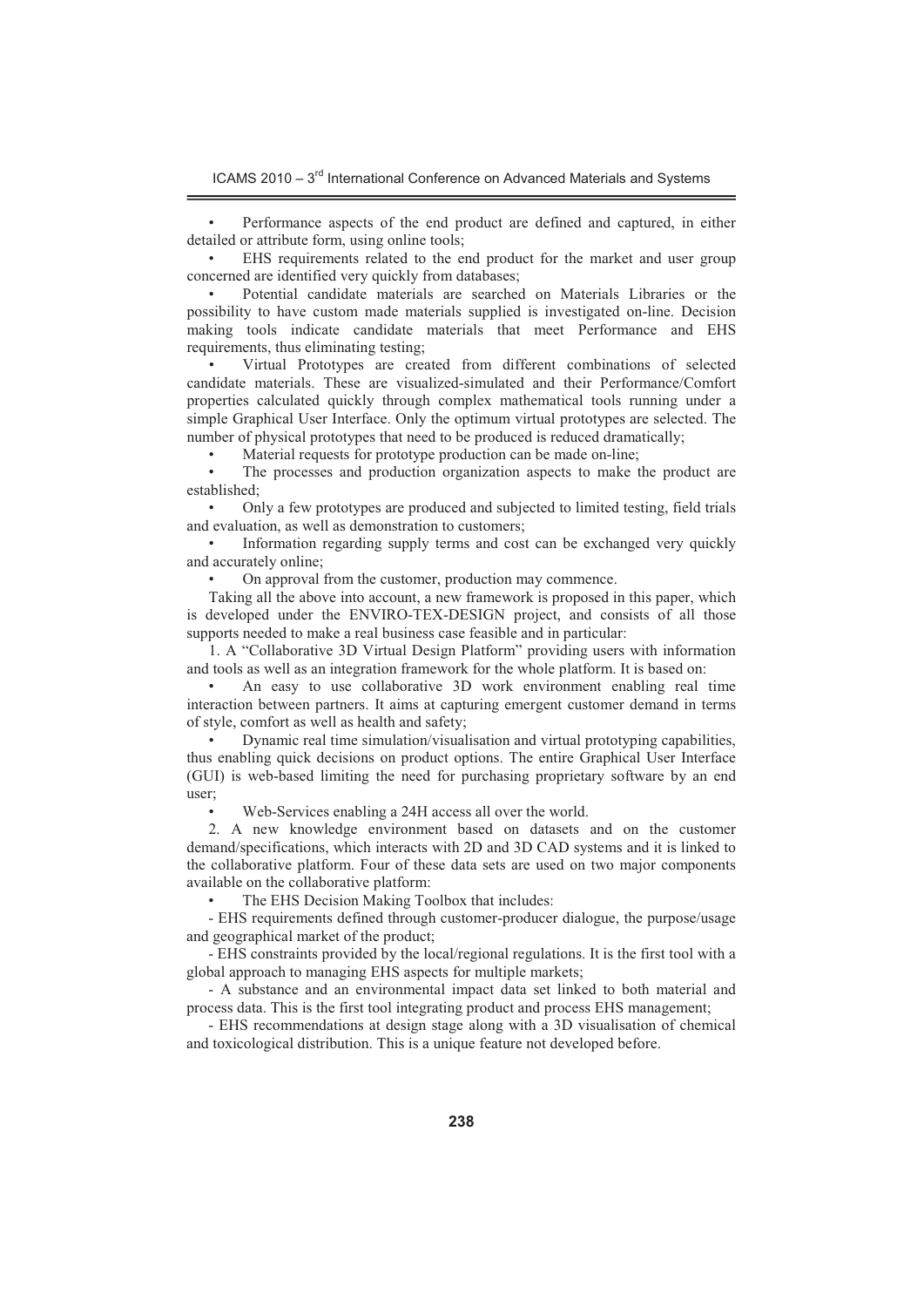ICAMS 2010 – 3<sup>rd</sup> International Conference on Advanced Materials and Systems

-

- Unified material libraries (material characteristics) for the textile, leather, clothing and footwear industries, allowing quick interrelations between these sectors;

- State of the art behavioural models (based on the Interactive Matrix concept for Textiles and Clothing and enhancing the novel VSTB system (Azariadis et. al., 2007, 2010) that calculate performance and comfort aspects of textile, clothing and footwear products through an easy to use interface;

- Graphical visualisation capability for the calculated performances indicating, for the virtual prototype, the level of compatibility compared to expectations.

3. A "Production Organisation Framework" that includes:

- A partnership-extended supply chain network based on a database of suppliers and their products and online forms for communication;

- A Data Sheets generator based on historic process data enabling automatic generation of production data sheets through retrieval of available knowledge, as well as data capturing tools for storing knowledge for future use.

## **IMPACTS OF THE NEW BUSINESS FRAMEWORK**

The proposed business framework integrates the sectors of textiles, leather, clothing and footwear. This facilitates the access of footwear manufacturers, in particular, to the vast pool of textile sources. It also facilitates the involvement of non-specialist purchasing persons from the retail/institutional sectors in development work. The widening of the Supply Chain, combined with the use of Materials Libraries and ICT Virtual Prototyping tools is expected to increase product innovation, since developers will attempt to investigate new production options and material combinations.

The most dramatic impact, though, may come from the use of Virtual Prototyping itself. The number of required physical prototypes required may be reduced dramatically, thus, cutting costs related to materials, setting up equipment, production of samples/prototypes and subsequent testing and evaluation. Due to extensive use of ICT solutions, communication between supply chain partners is also faster, which combined with reduced physical prototyping requirements causes the time to market to decrease.

Significant savings are also achieved through improved compliance to EHS requirements from the stage of material selection, to organizing production and launching the product onto the market. The costs of non-compliance are significant and any material or end-product failure to EHS testing may erode expected profits.

# **IMPROVEMENT AND FUTURE WORK**

The new Business Framework will be assessed through a Footwear Business Case within the ENVIRO-TEX-DESIGN project. The results will determine the extent to which the framework is feasible with the modern technological advances.

The holistic (material-product and process) approach to EHS assessment for any market around the world is innovative and unique. Environmental assessment is based on the Chemical Emission Factors. Future work could also include carbon footprint, process emissions, water usage and other measurable environmental aspects.

The use of Virtual Prototyping and Performance Evaluation by applying powerful advanced techniques, through simplified GUIs is the main change facilitator in the framework. Using the power of modern ICT and through developing improved behavioural models, it is expected that many properties of end products can be assessed

A Performance Evaluation Module that includes: